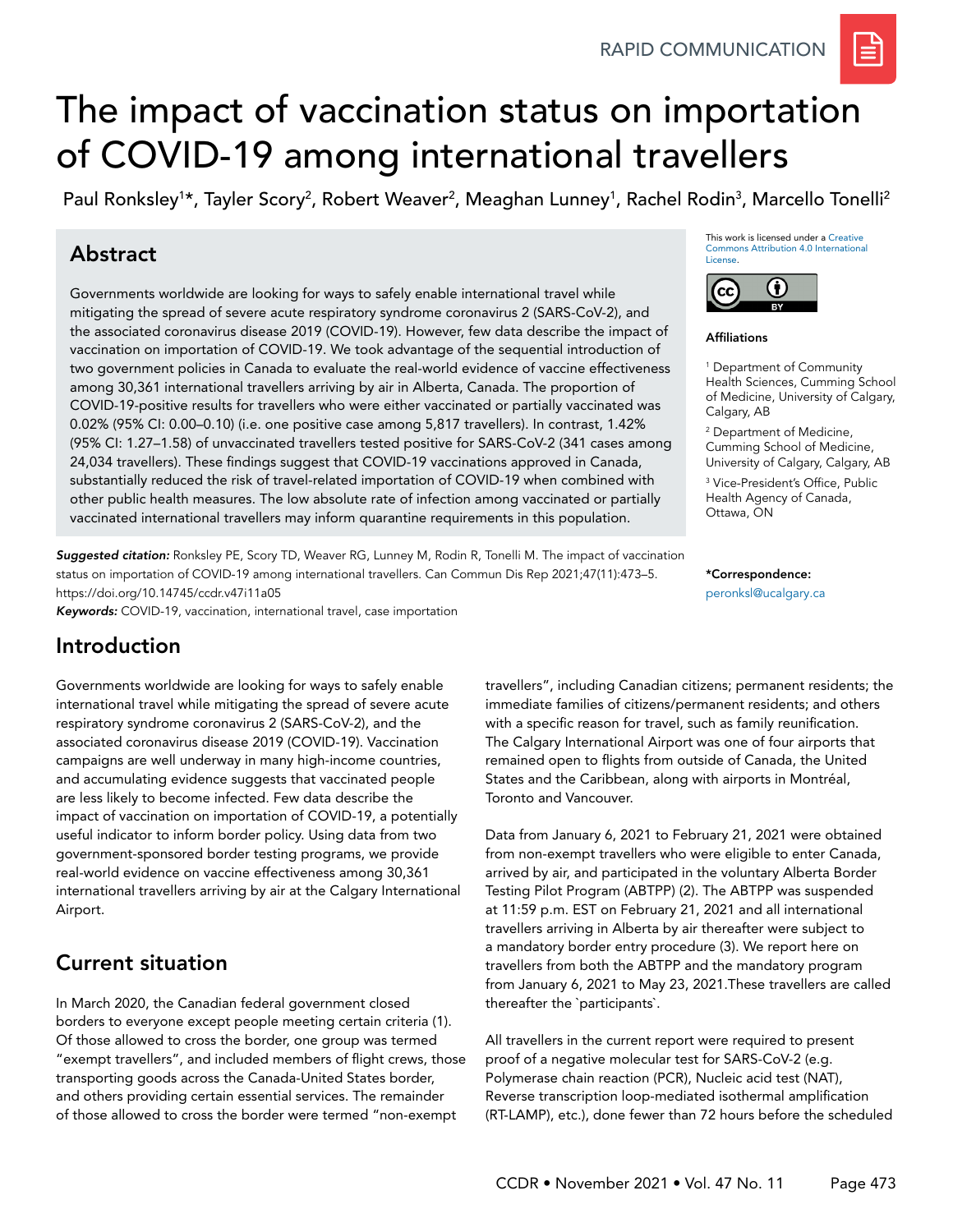

#### RAPID COMMUNICATION

departure to Canada (4), and to undergo molecular testing again 7–8 days after arrival. Full-vaccination status was defined by self-reported receipt of two doses of a COVID-19 vaccine approved in Canada (5) at least 14 days prior to arrival date. Partial vaccination was defined by self-reported receipt of one Canadian-approved COVID-19 vaccine dose prior to arrival date or two Canadian-approved COVID-19 vaccine doses less than 14 days prior to arrival date. Recipients of a single-dose vaccine were considered partially vaccinated. Those with no self-reported vaccination status were linked, where possible, to the provincial vaccination registry to determine their status at time of arrival date. Most of the international travellers were Alberta residents returning from abroad and provided a provincial healthcare number.

Of the 30,361 non-exempt travellers, the majority traveled on flights originating in the United States (53.20%) and Mexico (20.79%). Their median age was 45.0 years and 52.5% were male. 28,658 (94.39%) were at least 12 years of age, of whom 1,595 (5.57%) were partially vaccinated and 4,227 (14.75%) were fully vaccinated. The proportion of positive results for participants who were either fully vaccinated or partially vaccinated was 0.02% (95% CI: 0.00-0.10 [i.e. one positive case among 5,817 participants who were tested for COVID-19]) (Table 1). In contrast, 1.42% (95% CI: 1.27–1.58) of unvaccinated participants tested positive for SARS-CoV-2 (341 cases among 24,034 participants). This equates to a relative risk for a positive test among vaccinated or partially vaccinated participants of 0.01 (95% CI: 0.00–0.09) compared with participants who were unvaccinated.

The positive test among the vaccinated traveller was followed up with sequencing and was negative for a variant of concern. Another specimen was obtained from this traveller three days later and a repeat molecular test was negative for SARS-CoV-2 which raised the possibility of an initial false positive test.

## Conclusion

These findings suggest that Canadian-approved COVID-19 vaccinations substantially reduce the risk of travel-related importation of COVID-19 when combined with other public health measures. The low absolute rate of infection among vaccinated or partially vaccinated non-exempt travellers may inform quarantine requirements in this population. However, recognizing the timeframe of this report, future work should investigate whether the effectiveness of vaccinations in mitigating case importation among international travellers has changed following the recent increase in variants of concern (particularly the Delta variant).

## Authors' statement

PER — Contributions to conception and design, interpreted of data; wrote first draft

RGW — Contributions to conception and design, interpreted of data

ML — Contributions to conception and design, interpreted of data

RR — Contributions to conception and design, interpreted of data

MT — Contributions to conception and design, interpreted of data, wrote first draft

TDS — Data analysis

All authors were involved in revising it critically for important intellectual content. All authors provide final approval of the version to be published and agreed to be accountable for all aspects of the work.

### Competing interests

None.

## Funding

This work was funded by a contract from the Government of Alberta, which received a grant from the Public Health Agency of Canada.

| Test<br>results       | <b>Vaccinated</b> |                   |                          | <b>Partially vaccinated</b> |                              |                          | <b>Unvaccinated</b> |                          |               | Missing/unknown |                          |                          | <b>Total</b> |               |                          |
|-----------------------|-------------------|-------------------|--------------------------|-----------------------------|------------------------------|--------------------------|---------------------|--------------------------|---------------|-----------------|--------------------------|--------------------------|--------------|---------------|--------------------------|
|                       | $\mathsf{n}$      | $\frac{9}{6}$     | 95% CI                   | n                           | $\%$                         | 95% CI                   | $\mathsf{n}$        | $\frac{9}{6}$            | 95% CI        | $\mathsf{n}$    | $\frac{9}{6}$            | 95% CI                   | n            | $\frac{9}{6}$ | 95% CI                   |
| Positive <sup>a</sup> |                   | 0.02              | $0.00 - 0.13$            | 0                           | 0.00                         | $0.00 - 0.23$            | 341                 | 1.42                     | $1.27 - 1.58$ | 0               | 0.00                     | $0.00 - 7.11$            | 342          | .14           | $1.03 - 1.27$            |
| Negative              | 4.224             | 99.98             | $\overline{\phantom{0}}$ | .592                        | 100                          | -                        | 23,693              | 98.58                    | -             | 50              | 100                      | $\overline{\phantom{0}}$ | 29,559       | 98.85         | $\overline{\phantom{0}}$ |
| No test               | ົ                 | $\qquad \qquad =$ | -                        | 3                           | $\qquad \qquad \blacksquare$ | $\overline{\phantom{m}}$ | 455                 | $\overline{\phantom{0}}$ | -             | 0               | $\overline{\phantom{0}}$ | $\qquad \qquad$          | 460          | -             | -                        |
| Total                 | 4.227             | 13.92             | $\overline{\phantom{0}}$ | ,595                        | 5.25                         | -                        | 24,489              | 80.66                    | -             | 50              | 0.16                     | -                        | 30,361       | 100           | -                        |

#### Table 1: COVID-19 test results among non-exempt international travellers arriving in Alberta by air between January 6, 2021 and May 23, 2021

Abbreviations: CI, confidence interval; –, not reported

a Proportion of positive results for participants who were either vaccinated or partially vaccinated was 0.02% (0.00%, 0.10%)